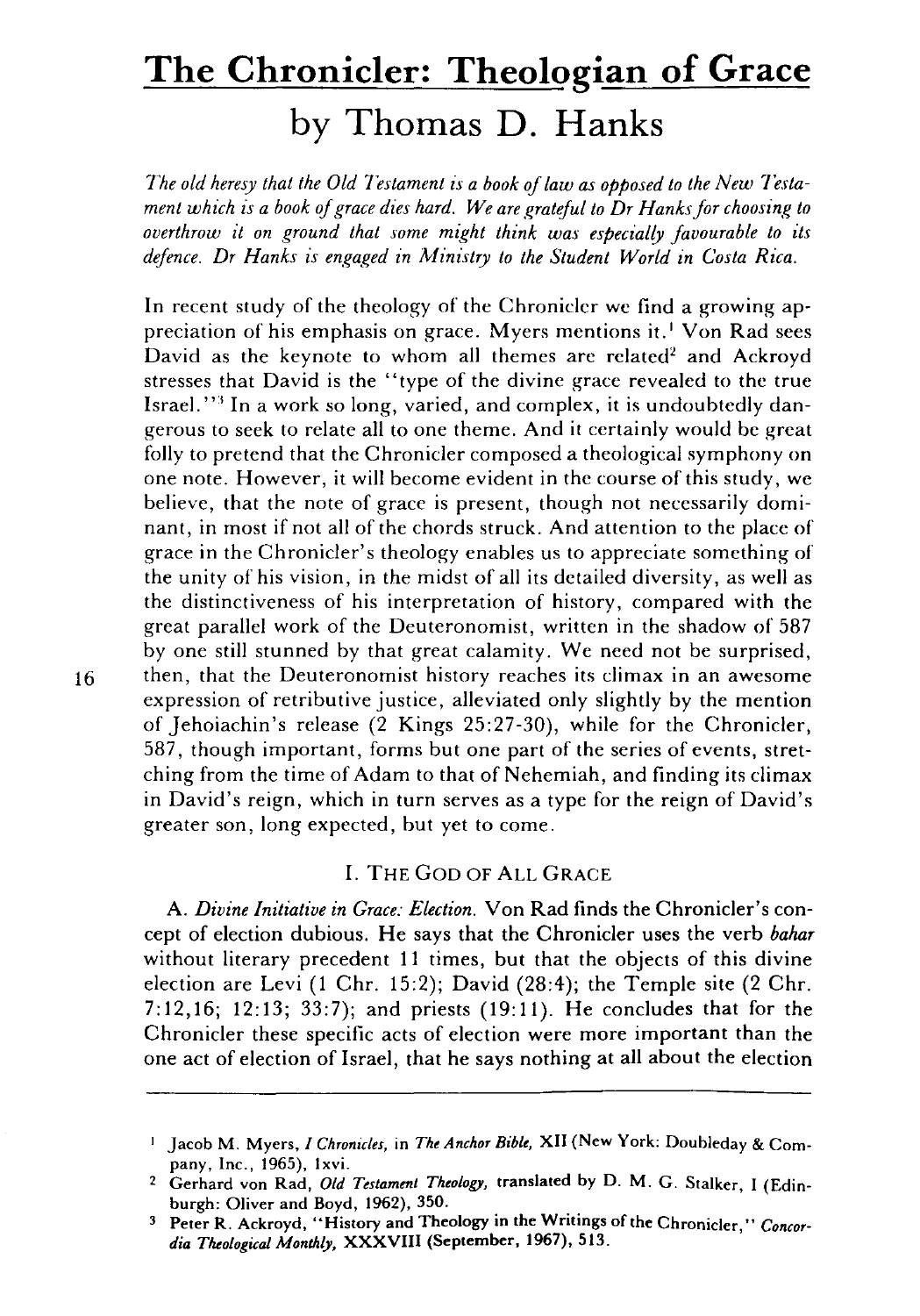of Israel and does not even know of a Covenant theology.<sup>4</sup> Ackroyd, however, disputes von Rad's conclusions as constituting "a very forced theology" of election. $5$ 

Undoubtedly von Rad is correct in calling attention to a distinctive emphasis of the Chronicler in stressing the Davidic period and the continuity of God's electing acts. Ackroyd rightly stresses the element of grace in the choice of the temple site, calling it a divine "act of grace in a moment of David's own failure and repentance"  $(1 \text{ Chr. } 21)$ .<sup>6</sup> And of course, the Chronicler in stressing the election of the temple site is but echoing the promise concerning "the place which the Lord your God shall choose" of Deuteronomy. With the election of the temple site, the election of Israel thus becomes complete, and should not be viewed as does von Rad as a disjointed view of election. Moreover, a methodological complaint may be raised against von Rad's treatment of election: why exclude the materials in the Chronicler's sources? In his treatment of "The Levitical Sermon in I and 11 Chronicles" Von Rad has pointed out the telling use of quotations from the prophets in Levitical preaching.<sup>7</sup> Why, then, cannot the sources of the Chronicler be interpreted as legitimately reflecting his own theology? Thus, in the prayer  $17$ attributed in the Septuagint to Ezra God is said to have chosen Abraham (Neh. 9:6). And in a Psalm attributed to David, Israel is chosen (1 Chr. 16: 13).

B. *Continuity in Grace: God of the Fathen.* The very "disjointedness" of which von Rad complains is explicitly negated in the Chronicler's emphasis on God as the God of the fathers. Thus, while David had stressed his own election in 1 Chr. 28:4, in the following chapter he prays "O Lord, the God of Abraham, Isaac, and Israel, our fathers," (29:18) and the assembled people in response "blessed the LORD, the God of their fathers" (sce also 2 Chr. 13:18; 15:12; 19:4; 20:6; 21:10; 24:18,24; 28:6,25; 29:5; 30:7,22; 36:15; Ezra 7:27; 8:28; 10:11, etc.)." David himself becomes associated with the fathers, as later kings are reminded of "The Lord, the God of David your father" (1 Chr. 28:9; 2 Chr. 21:12; 34:3)."

<sup>8</sup> Myers, *I Chronicles*, p.1xiv.

<sup>4</sup> Von Rad, *Theology*, I. 352-353.

<sup>&#</sup>x27;) Ackroyd, p.51O.

h *Ibid.,* p.513.

<sup>7</sup> Gerhard von Rad, *The Problem of the Hexateuch and Other Essays,* translated by E. W. Trueman Dicken (New York: McGraw-Hill Book Company, c. 1966), p.269.

Jacob M. Myers, "The Kerygma of the Chronicler," *Interpretation, XX* (July, 1966), 262.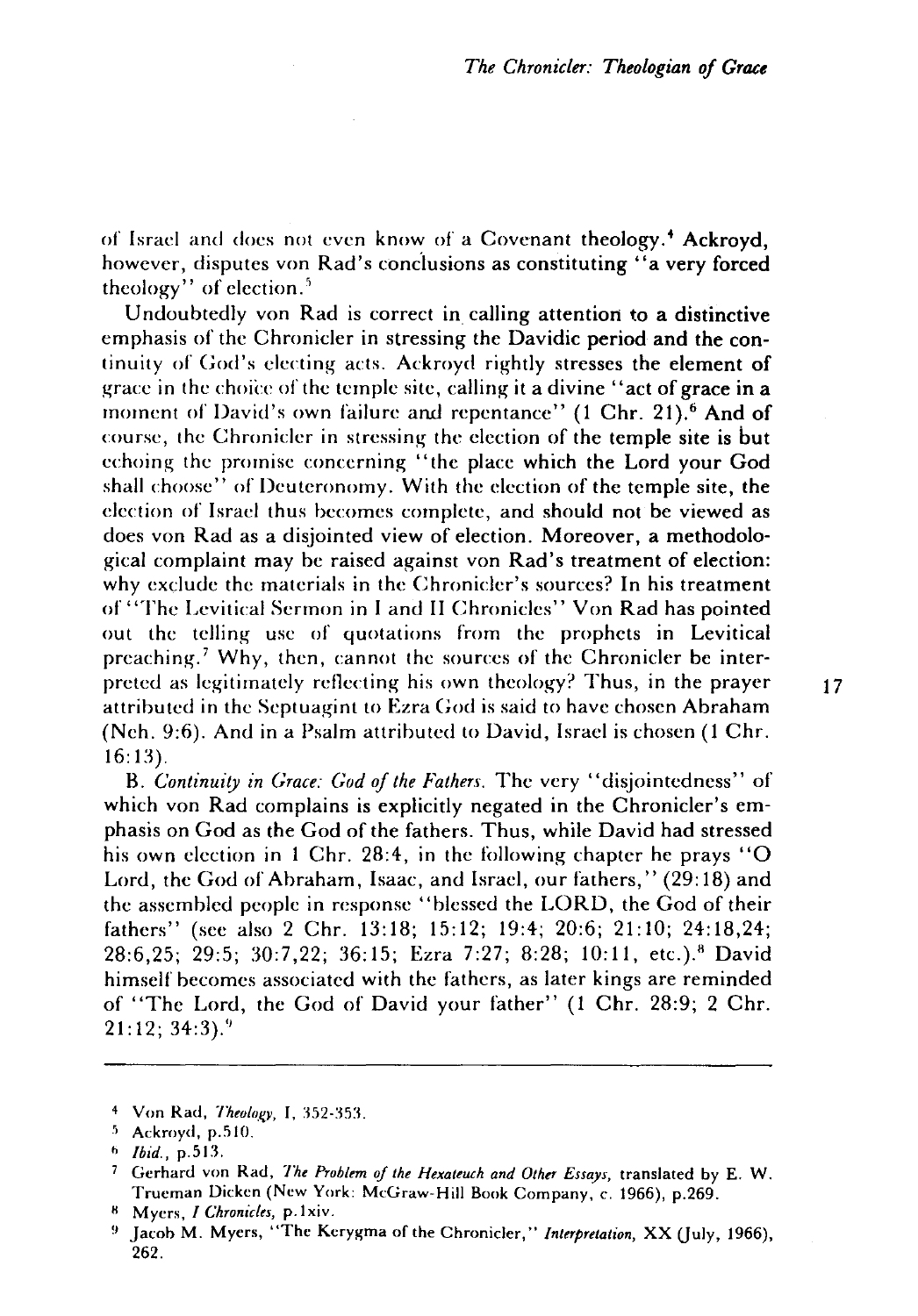C. *The Bond of Grace: The Covenant.* While von Rad complains that the Chronicler "does not even know of a Covenant theology,"  $10^{\circ}$  Myers insists that the covenant and covenant-love are ideas the Chronicler means to accentuate. 11 He points out that 34 times in the Chronicler's work God is said to be bound to Israel in covenant, and that the related concept of steadfast love *(hesed)* occurs some 23 times. Thus, when the wickedness of King Jehoram is described, the power of the covenantal promises to David is stressed: "Yet the LORD would not destroy the house of David, because of the covenant which he had made with David, and since he had promised to give a lamp to him and to his sons for ever." (2 Chr. 21:7).

The Ark of the Covenant, of course, plays a significant role in the David stories. While the Deuteronomist speaks of it as "the ark of God," the Chronicler expands the title to "the ark of the covenant of the LORD" (see 1 Chr. 15:25, 26, 28, 29, etc.).<sup>12</sup> In addition to David, other leaders make a covenant with the Lord: Jehoida (2 Chr. 34: 16); Hezekiah (29: 10); Josiah (34:30-32); and Ezra (Ezr. 10:3). The book of the Torah, a prominent theme, is once called the book of the covenant (2 18 Chr.  $34:30$ .<sup>13</sup>

D. *The Complement of Grace: Righteousness.* Although compared to the Deuteronomic history, grace appears more prominent in the work of the Chronicler, righteousness and retributive justice still constitute highly important themes. So plain is the importance of retributive justice in the Chronicler's work that some writers have managed to focus upon this as if it were even more dominant than in the work of the Deuteronomist. Von Rad, following Wellhausen's lead, sees the Chronicler as standing on the Deuteronomist's shoulders in his interpretation of history. Like the Deuteronomist, the Chronicler is said to be eoncerned to point out a relation of correspondence between guilt and punishment: "the only difference is that it raises this correspondence to the level of complete rational proof  $-$  no disaster without guilt, no sin without punishment."<sup>14</sup> North selects as one of four main emphases in the Chronicler "short-range retributionism."15 He cites Manasseh, whose long reign must be accounted for by some redeeming feature not mentioned by the

<sup>10</sup> Von Rad, *Theology,* I, 353.

<sup>11</sup> Myers, *I Chronicles,* p.lxvi.

<sup>12</sup> Myers, "The Kerygma," pp.262-263.

<sup>13</sup> *Ibid.,* p.263

<sup>14</sup> Von Rad, *Theology,* I, 348.

<sup>15</sup> Robert North, "Theology of the Chronicler," *Journal oj Biblical Literature,* LXXXII (1963), 372-374.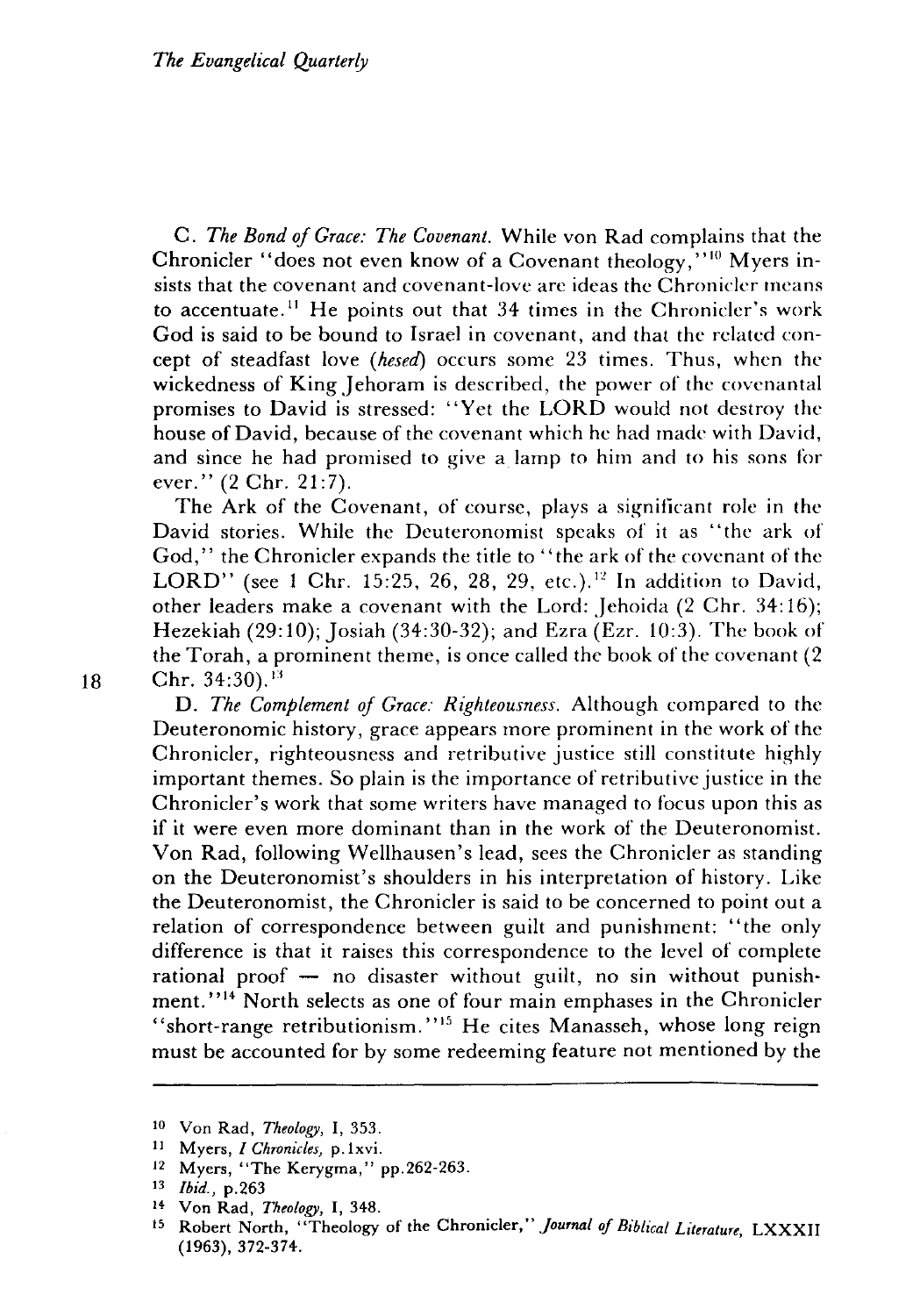Deuteronomist. Saul's death is explained as a punishment for his most recent sin. Josiah's death is blamed on disobedience, even though it was disobedience to an Egyptian "God." With his insistence upon Sheol, "the Chronicler's obstinately earth-bound retributionism" is interpreted as "the emphatic last-ditch credo of a conservative."<sup>16</sup>

Unquestionably von Rad and' North bring out an important feature of the Chronicler's theology. However, by careful selection of the evidence, a false impression is easily. given. In the Chronicler, as in the Deuteronomist, the catastrophe of 587 comes as a result of hundreds of years of apostasy, and can hardly be viewed as "short-range retributionism." Nowhere in scripture is the long-suffering of God more poignantly stressed than in the prayer of Nehemiah 9. And to find in the Chronicler's account of Manasseh only short-range retributionism, while neglecting the staggering mercy and forgiveness implied, is to say the least a very one-sided reading of the story.

It is better, therefore, to recognize that in the Chronicler, as generally in biblical thought, grace and justice are viewed as complementary characteristics of God and held in careful, dynamic tension  $-$  a paradox that defies human comprehension: "Now, therefore, our God, the great  $19$ and mighty and terrible God, who keepest covenant and steadfast love, let not all the hardship seem little to thee that has come upon us, for thou hast dealt faithfully and we have acted wickedly" (Neh. 9:32-33).

God's righteousness is related to his truthfulness and the fultilment of covenant promises: God chose Abram and promised to give to his descendants the land of Canaan, "and thou hast fultilled thy promise, for thou art righteous" (Neh. 9:8; sce also 2 Chr. 12:6; 19:16-17; Ezr. 9: 15). In Genesis 6 man is viewed as righteous when his life conforms to the commandments of God (Gen. 6:9, 22). For the Chronicler God is righteous in that he fulfills his covenant promises. Both for God and man, then, righteousness must be interpreted in relation to the Word of God.

E. *The Transcendent Majesty and Mystery of Grace: Holiness.* As in Leviticus, holiness is onc of the primary concerns of the Chronicler. In his concern for holiness, he speaks of a holy people, the holy city, holy offerings and vessels, a holy ark, a holy day, holy Levites, and holy attire (1 Chr. 16:29; 2 Chr. 20:21; Ezr. 8:28, etc.). Never, however, does the Chronicler speak of Yahweh as a holy  $God<sup>17</sup>$  Probably little significance should be attached to this linguistic phenomenon. Sometimes the things most taken for granted and most basic to a writer's thought receive no

<sup>16</sup> *Ibid., p.373.* 

<sup>17</sup> Myers, *I Chronicles*, p.1xv.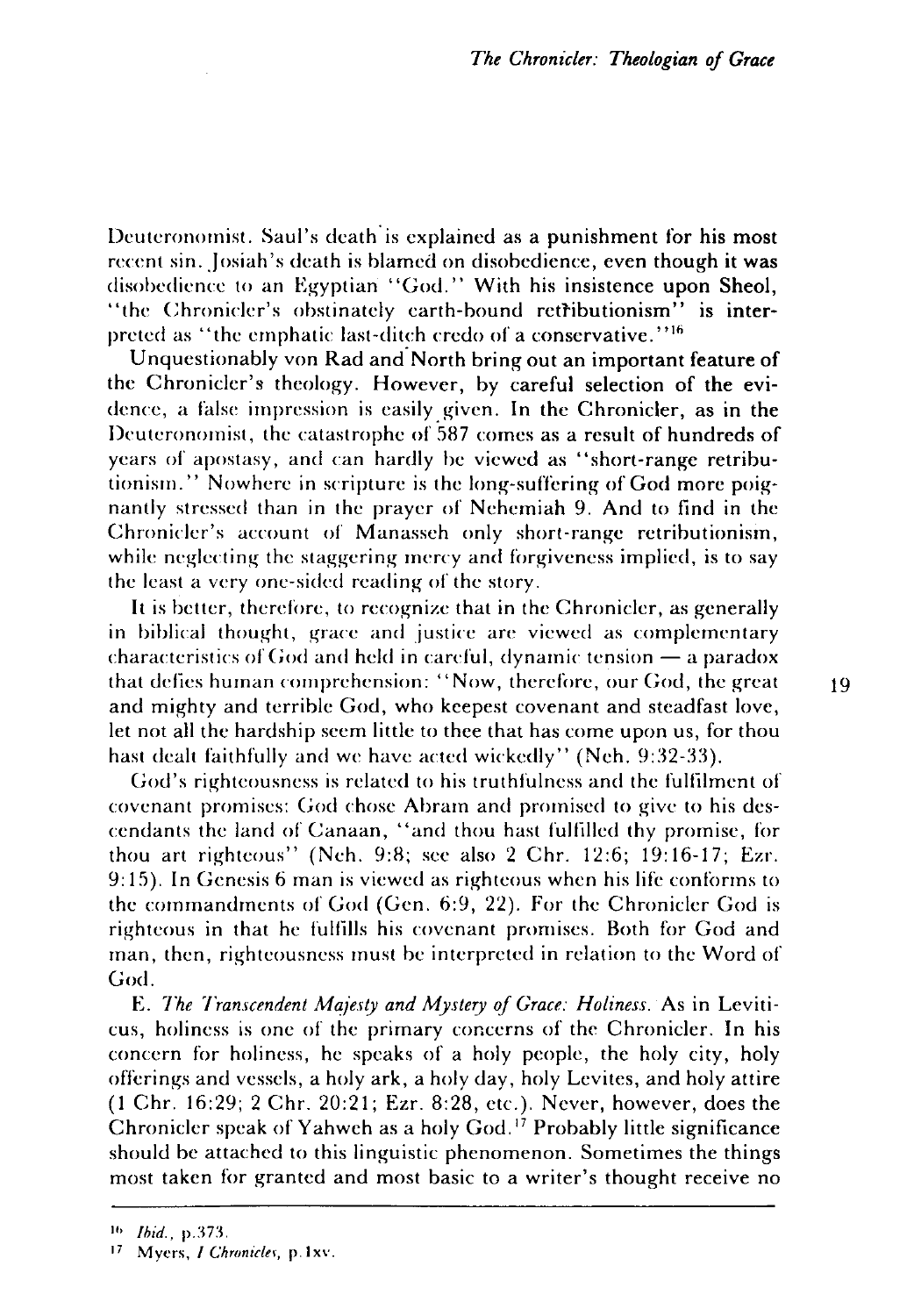explicit affirmation. Thus, any reader of Amos recognizes immediately the prophet's emphasis on God's righteousness and his angry judgment on sin. Yet nowhere in the book does the prophet say explicitly that Yahweh is righteous or angry (the only characteristic of God explicitly mentioned in Amos is his holiness  $-2:7$  and  $4:2-$ !). Linguistic statistics may thus be misleading as well as illuminating. The great presupposition for the Chronicler's concern for holiness in the cult is certainly his belief in the holiness of God.

The sovereign majesty and mystery of God's grace and justice are such that, while his anger may be kindled against Uzzah for putting out his hand to hold the ark (1 Chr. 13:9-10), Israel's most wicked king, Manasseh, is forgiven all his atrocities and miraculously restored to his kingdom from exile.

### II. MAN'S NEED OF GRACE: SIN

The Chronicler has traditionally been charged with a denial of the realities of human life, and with drawing a veil over the scandalous falls of saints.<sup>18</sup> On the other hand, Myers can speak of the Chronicler's keen 20 consciousness of sin (citing 1 Chr. 21:7, 17; Neh. 1:6; Ezra 9:6, 7, 13; 2 Chr. 19: 10). He also points out the extensive use of roots of words in the Old Testament vocabulary of sin, indicating that they are used primarily, though not exclusively, of cultic sins (against God). Nehemiah once speaks and acts like a prophet when he denounces partiality in handling of economic problems by some in the Jewish community (Neh. 5).19

Certainly it would be hard to find a keener consciousness of our common involvement than is expressed in Ezra's great prayer: "0 my God, I am ashamed and blush to lift my face to thee, my God, for our iniquities have risen higher than our heads, and our guilt has mounted up to the heavens. From the days of our fathers to this day we have been in great guilt; and for our iniquities we, our kings, and our priests have been given into the hand of the kings of the lands . . ." (Ezra 9:6-7).

The great prayer of confession in Nehemiah 9 stresses the awfulness of sin as sin against the majestic creator (9:6), and sin in the face of God's continuing forgiveness, grace, mercy and steadfast love  $(9:17, 27, 28, ...)$ 31 ).

If North is correct, the Ehronicler even presents David as a descendent of the sinful line of Cain.<sup>20</sup> Certainly David is not presented as sin-

<sup>18</sup> Von Rad, *Theology,* I, 354.

<sup>19</sup> Myers, *I Chronicles,* p.lxxx; "The Kerygrna," p.264.

<sup>&</sup>lt;sup>20</sup> Robert North, "The Cain Music," *Journal of Biblical Literature*, LXXXIII (1964), 89.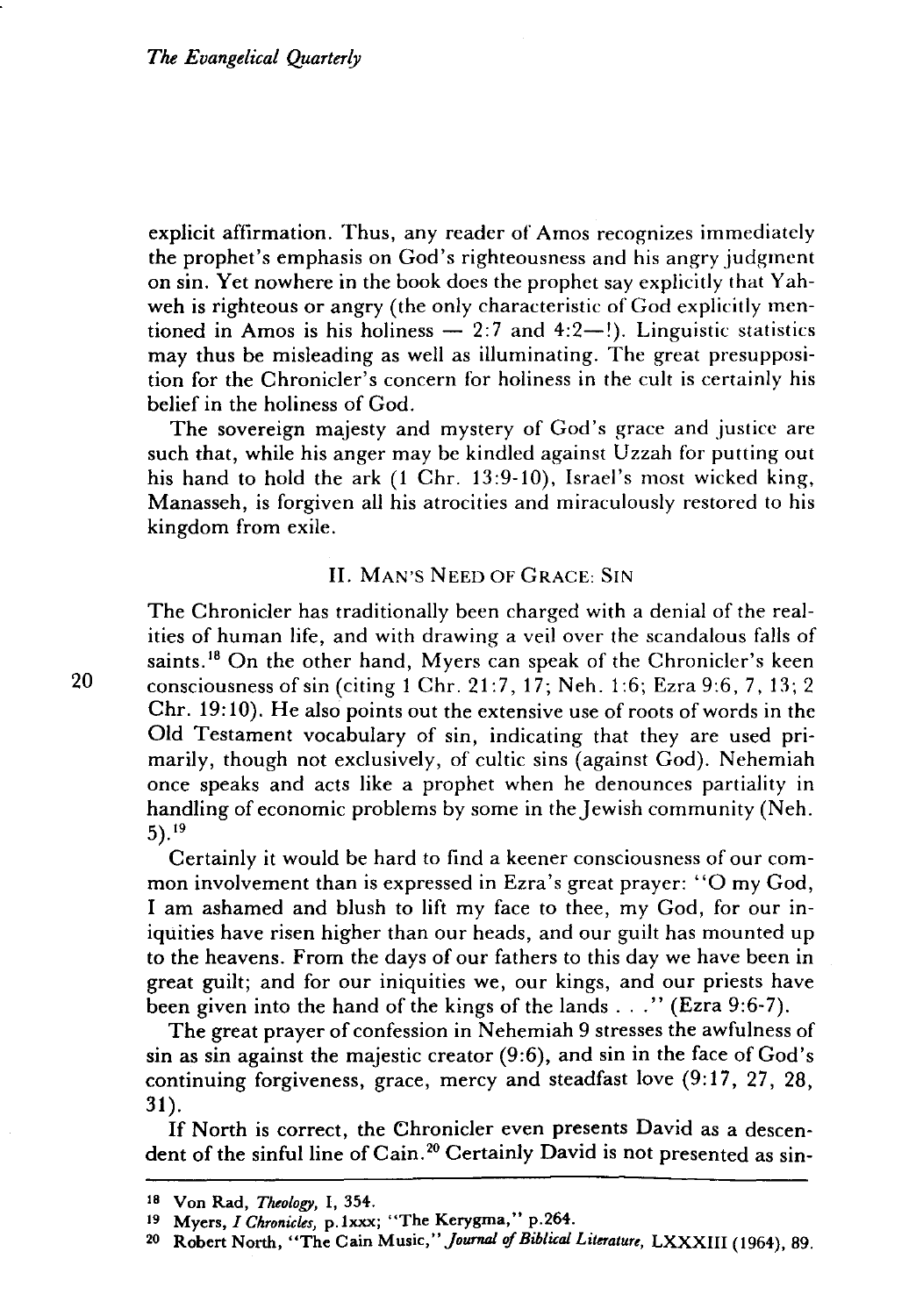less. God's gracious choice of the temple site, the place where sacrifice for sin is to be offered, comes upon the heels of David's sin in the census (1 Chr. 21). The Chronicler records in terms stronger than those of the Deuteronomist the reason why David was not permitted to build the temple: "Thou hast shed blood abundantly" (1 Chr. 22:8/1 Kg. 5:3).

Thus, Wellhausen's and von Rad's attributing to the Chronicler a kind of Victorian prudishness does not seem to fit the case. An alternative view, more in conformity with the total evidence and historical situation of the writer, is to recognize that David to a large extent is interpreted as a type of the David to come. If in Deuteronomy, Moses can serve as a type for a coming prophet (Dt. 18), we should not be surprised that David, too, becomes a type for a coming greater king.

#### Ill. THE MEANS OF GRACE: WORSHIP

Often considered "the outstanding contribution of the Chronicler" was his theology of worship.<sup>21</sup> Myers has ably outlined the main features of this theology; the great complexity and extent of the materials forbid that we go into great detail. If the Chronicler was a Levite and musician, as many believe, we may better appreciate his tendency to delight in detail.

A. *The Basis: Revelation.* 1. Torah. Myers points out that the notion of many that the Chronicler was little concerned with the Mosaic period is contradicted by his emphasis upon Moses and the Torah. The name of Moses, the term Torah and the phrase "Torah of Moses" occur with far greater frequency in the Chronicler than in Samuel and Kings. 22 The Torah was the official standard according to which the life and activity of nation and individuals were judged.

2. Spirit. Nor is the emphasis on the authority of Torah resulting in a dead orthodoxy. Rather it is accompanied in the Chronicler by a development of the doctrine of the spirit of God. While in earlier times the spirit of God was often a power enabling men to perform mighty deeds, the Chronicler stresses prophetic inspiration and indirect communication with Israel through the spirit (1 Chr. 12:18; 28:12; 2 Chr. 15:1; 20:14; 24:20; Neh. 9:20).

B. *The Personnel.* Tire Chronicler sees not only priests and Levites, but also kings and prophets as cultic personnel. 23 Kings on battlefields can be rather effective preachers, as we have seen. The prophets are viewed as 21

<sup>21</sup> Myers, "The Kerygma," p.267.

<sup>22</sup> Myers, *I Chronicles,* p.lxxviii.

<sup>23</sup> *Ibid.,* pp.lxvii-lxxi.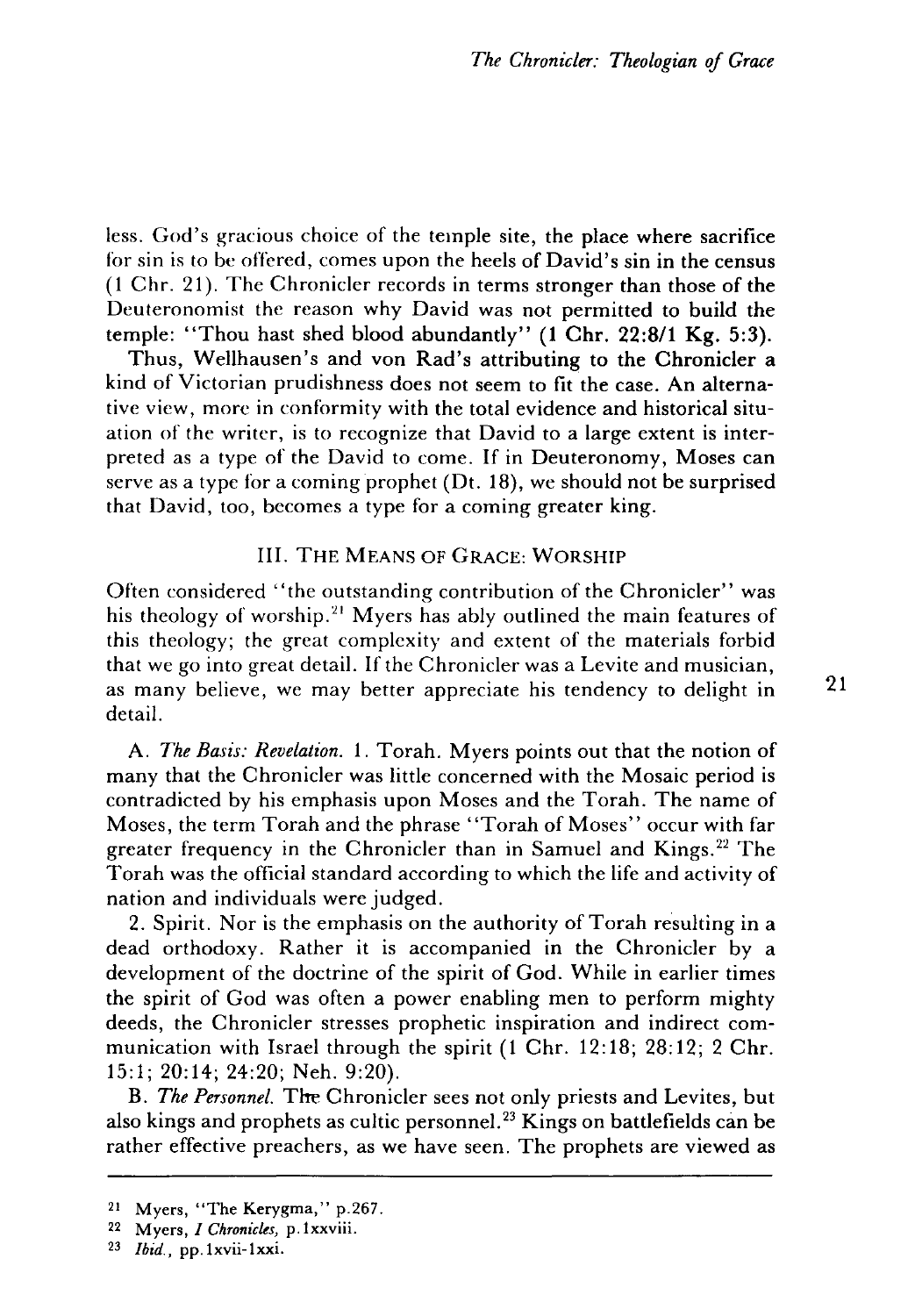champions of cultic purity, not as deniers of the validity of cuitic action. <sup>24</sup>

C. *The Place.* Confronted with other religious centres such as Samaria and Elephantine, the Chronicler followed the Deuteronomist in stressing one central sanctuary in Jerusalem,  $25$  but like the Deuteronomist, he recognized that God's presence was not limited to the temple (2 Chr. 6:18).

D. *Cultic Actions.* Preaching, teaching, sacrifice,<sup>26</sup> prayer,<sup>27</sup> and music<sup>28</sup> and praise are among the cultic actions stressed by the Chronicler.<sup>29</sup> The spectacle of a temple choir defeating a great army  $(2)$ Chr. 20:20-23) probably presented no more strain to the faith of his readers than the Deuteronomic account of the collapse of Iericho's walls before a marching band. Should not good (Levitical) music prove at least as effective a force for good as had bad music in Joshua's day?

E. *The Question of Legitimacy:* "Order and Ardor." North has summarized the Chronicler's concern for legitimacy as follows: "Those who are directing any important pursuit involving religion should be those who in one way or another are legitimately designated for the task." $30$ 22 We may question whether this strikes quite the proper note. Certainly the Chronicler would have rejoiced in Paul's insistence that "all things be done decently and in order." But he also makes it quite clear that if excessive preoccupation with decency and order results in all things not being done, then God may well raise up someone rather indecently and out of order to assure that the important things do get done. The Levites take over many of the roles of slothful priests, and one of them even gives a prophetic oracle, as does Pharoah Neco to Josiah (2 Chr.  $35:22$ !<sup>31</sup> The Chronicler may not have considered it entirely decent that God should bring Nehemiah, probably a eunuch, to rebuild the wall, but he had to admit that it was part of God's order.

#### IV. THE RESPONSE TO GRACE: FAITH AND OBEDIENCE.

A. *Faith.* The most significant contribution to appreciation of the Chronicler's theology of preaching and faith has been made by von

<sup>~.</sup> *Ibid.,* pp.lxxv-lxxvii. See also Adam C. Welch, *The Work of the Chronicler* (London: Oxford University Press, 1939), pp.42-54).

<sup>25</sup> Myers, *I Chronicles,* p.lxvii.

*<sup>26</sup> Ibid.,* pp.lxxi-lxxiii.

<sup>27</sup>*Ibid.,* p.lxvi.

<sup>28</sup> North, "Theology," pp.374-375.

<sup>29</sup> Myers, "The Kerygma," p.267.

<sup>30</sup> North, "Theology," p.370.

<sup>31</sup> Myers, "The Kerygma," pp.265-266. See also *I Chronicles,* p.lxvi.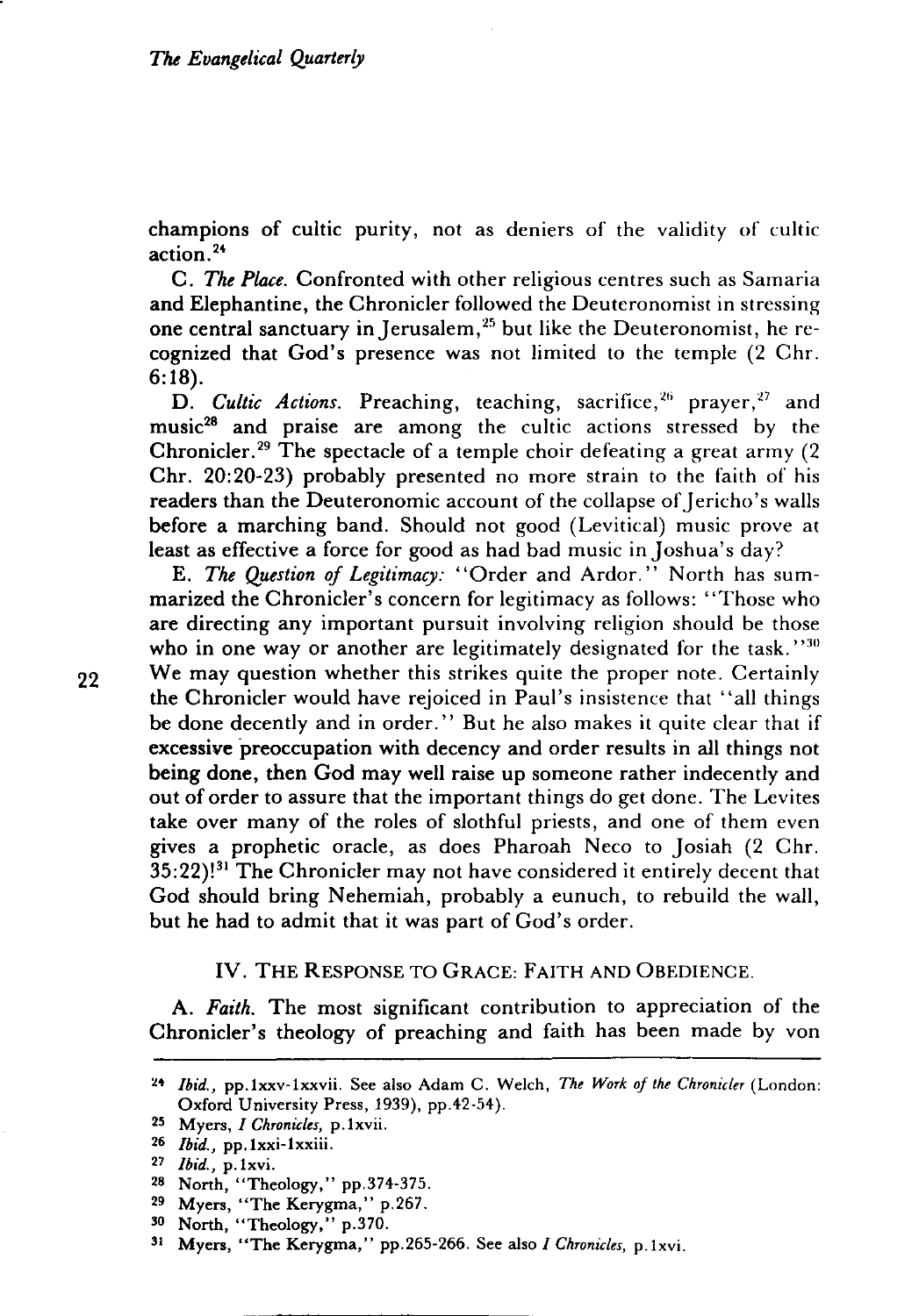$Rad<sup>32</sup>$  who suggests that the Chronicler, following the Deuteronomist, contains Levitical preaching. Von Rad discusses ten examples of such sermons: (1) the declaration of the "man of God" to Amaziah (2 Chr. 25:7-9); (2) the exhortation of Hanani the seer to Asa (2 Chr. 16:7-9); (3) the message of Azariah to Asa (2 Chr. 15:2-7); (4) King Jehoshaphat's exhortation to his judges (2 Chr. 19:6-11); (5) the exhortation of Jahaziel the Levite to Jehoshaphat and Judah  $(2 \text{ Chr. } 20:15-17)$ ; (6) Jehoshaphat's exhortation the following day  $(2 \text{ Chr. } 20:20)$ ;  $(7)$ Hezekiah's message (2 Chr. 32:7-8); (8) his address to the Levites (2 Chr. 29:5-11); (9) his letters sent throughout Israel (2 Chr. 30:6-9); and (10) David's speech, presenting Solomon to the council (1 Chr. 28:2-10). As Myers points out, "The basic theme running through most of these sermons is exhortation to faith, trust, and confidence in the Lord.  $133$  Often this theme is quite explicit, as when King Jehoshaphat, alluding to Isaiah's famous exhortation to Ahaz (Isa. 7:9), cries out: "Believe in Yahweh your God, and you will be established; Believe his prophets, and you will succeed." Strangely, von Rad finds here "a decadent and wholly unprophetic element": $\frac{1}{4}$  - in making the prophets objects worthy of faith, but this surely is to neglect the prophetic claim to 23 speak with God's words in their mouth. The power of this word to inspire faith is made explicit: "And the people took confidence from the words of Hezekiah king of Judah" (2 Chr. 32:8b).

B. *Obedience.* Many of the prophets, as well as the Deuteronomist, had traced the root cause of the calamity of 587 to the people's idolatry. It does not surprise us, then, to find that the Chronicler places such great stress on cultic purity and obedience in the things pertaining to the worship of God. However, it should be recognized that for the Chronicler "The idea of holiness reflects a moral as well as ritual quality."<sup>35</sup> Ezra's concern to study and teach the Torah in its totality (Ezr. 7:10) is characteristic of the Chronicler's emphasis. Nehemiah's courage in confronting economic abuses has been mentioned (Neh. 5). A similar prophetic note is struck by Jehoshaphat in his exhortation to the judges (2 Chr. 19:6-7; see also 2 Chr. 10:1-19). In his insistence that true worship and genuine faith are to issue in practical obedience in specific situations the Chronicler is at one with the prophets and apostles.

In the account of Nehemiah's rebuilding of the wall we may find

<sup>:!2</sup> Von Rad, *Kexateuch,* pp.268-276.

<sup>33</sup> Myers, "The Kerygma," p.268.

<sup>34</sup> Von Rad, *Theology,* I, 274.

<sup>35</sup> Myers, "The Kerygma," p.264.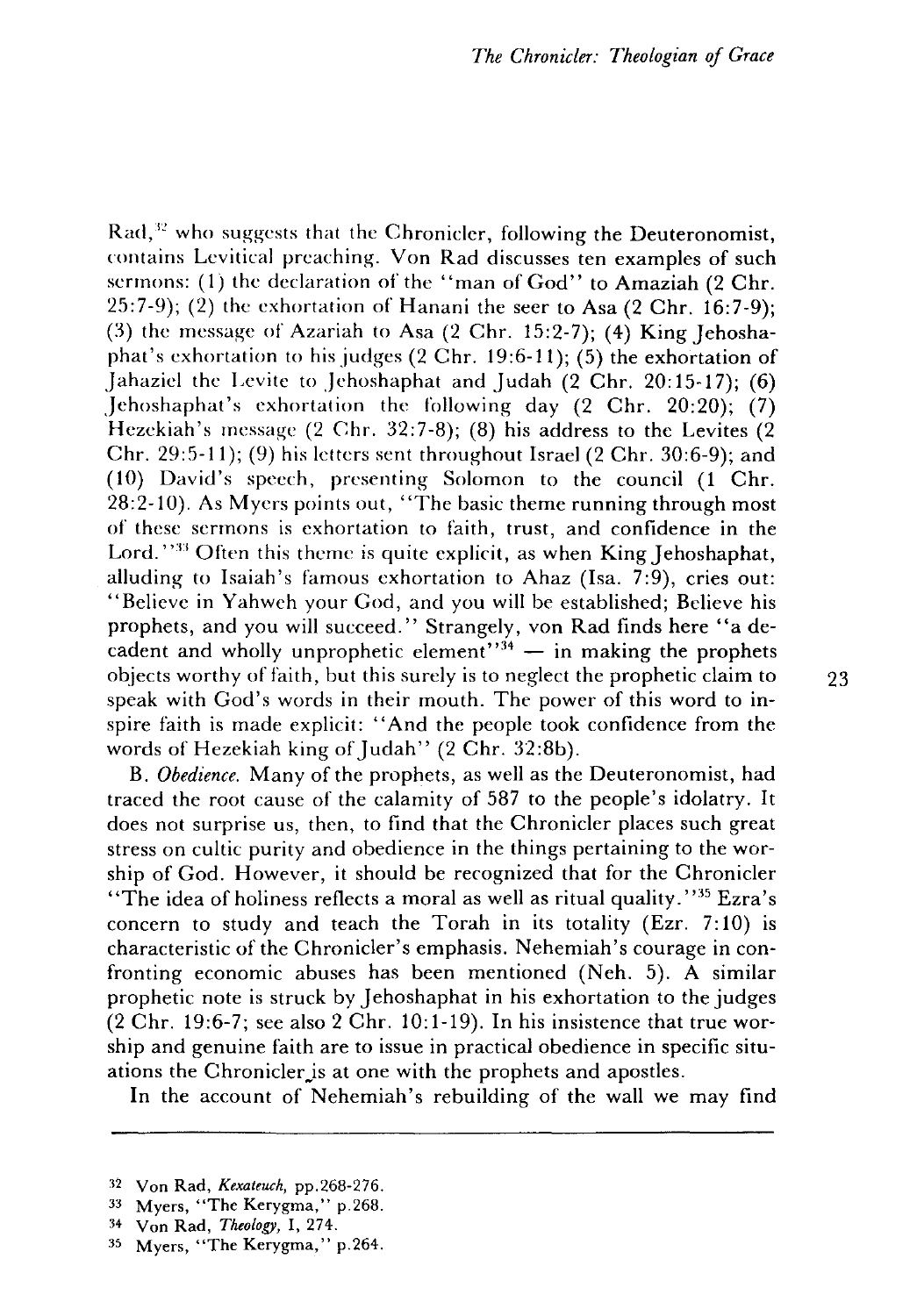much raw material for a theology of work  $-$  chapters curiously neglected in standard treatises on the subject. Nehemiah's political role, as governor of the district of Judah,<sup>36</sup> is important for understanding the Chronicler's theology of politics. Nor can the extensive use of scribal, secretarial, and genealogical materials be neglected. These elements do not always make for the most interesting reading, but as Stinespring appropriately comments, "biblical writers were writing not for entertainment but for salvation.''<sup>37</sup> Plainly the Chronicler had a very broad  $vision - very much like Luther's - in his understanding of the nature$ of "good works." They included "bricklaying" and tedious secretarial service, as well as presenting petitions to kings, preaching, and cultic actions. The Chronicler provides a most healthy antidote for an enter $t_{\text{a}}$  tainment  $-$  addicted age to the notion that the truly obedient life is an unbroken stream of "excitement." It certainly is at least as tedious to copy genealogies and lists of "those present" as it is to read them, yet the Chronicler saw fit to include them in his presentation of God's message for his time. And so a number of tedious elements became part of the Word of  $God - because they are a legitimate - even important$  $24$  - part of the work of God.

North relates the Chronicler's concern for legitimacy to the problem of work in modern society with the following observation: "It is obvious that if every father has little esteem for the rôle he plays in society, he can find no pride or loyal love in forming his son tenderly to the same function. Must not the solution lie in reappraising the work of society's fathers rather than the training of its sons?"<sup>38</sup>

## V. THE COMMUNITY ESTABLISHED BY GRACE: ALL ISRAEL

A. *The Ecumenical Vision: Unity.* The Deuteronomist had given considerable emphasis to the vision of "all Israel," as a united people. The same phrase is' found about 41 times in Chronicles and 8 times in Ezra and Nehemiah, only 6 of which are paralleled in Samuel and Kings.<sup>39</sup> The Chronicler thus becomes a proponent of an ecumenical movement to unite the people of God in a visible unity.

B. *The Limits of Fellowship: Separation.* North calls attention to the Chronicler's concern for "the legitimacy of the community."40 As von

<sup>36</sup> Myers, *I Chronicles*, p.1iv.

<sup>37</sup>W. F. Stinespring, "Eschatology in Chronicles," *Journal of Biblical Literature,* LXXX (1961), 210.

<sup>38</sup> North, "Theology," p.370.

<sup>39</sup> Myers, *I Chronicles,* p.1xxiv.

<sup>40</sup> North, "Theology," pp.371-372.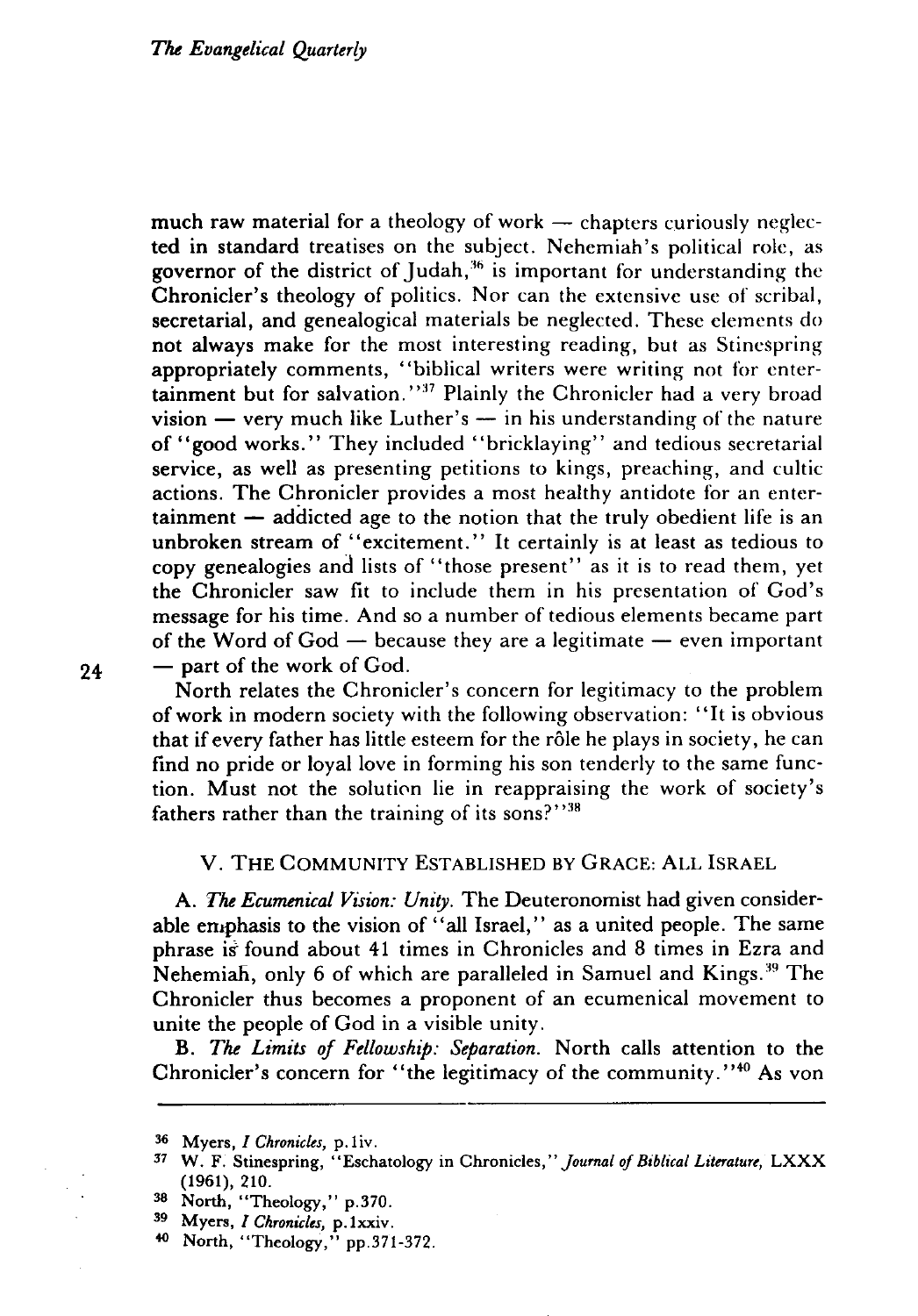Rad puts it, "Chronicles was interested in the delimitation of the community from the Samaritans and ... wanted to prove that the cultic community at the Jerusalem Temple was the true Israel."<sup>40</sup> This appears chiefly in Ezra and Nehemiah and focuses in the rejection of mixed marriages and of Samaritan collaboration (Ezr. 9-10; Neh. 4; 13). A number of other writers have pointed out the obvious concern for the delimitation of the community from the Samaritans, and the insistence that the cultic community centered in the Jerusalem Temple is the true Israel.<sup>41</sup> This may even explain the relative neglect of the Sinai-Exodus tradition, which the Samaritans also espoused.

C. *Tht' Theology of Mission.* While many would see the Chronicler as totally devoid of any missionary interest, Myers points out his taking over from the Deuteronomist the consideration for the stranger in Solomon's dedicatory prayer  $(2 \text{ Chr. } 6:32-33).$ <sup>42</sup> The prayer at least demonstrates that the earlier universalism has not been completely quenched in a flood of post-exilic exclusivism.

The historical situation evidently indicated that part of the immediate missionary strategy be focused upon the remnants of the northern tribes in Samaria. Individuals such as Ezra could concern themselves at times with their "testimony" before pagan emperors (Ezr. 8:21-23), but Gentile domination evidently proved a sufficient threat to the community's existence that the immediate strategy became one of defense and preservation rather than offense and penetration.

The fact that most prominent Jews preferred to remain in exile may have strengthened the conviction that it was not the time for sermons calling for "more missionaries." Leaders had to resort to a kind of conscription by lot to get sufficient families to live in Jerusalem (Neh. 11: 1-2)! Had the Chronicler not properly recognized his task to be one of strengthening the stakes, rather than lengthening the cords, the tent may well have collapsed. But his solidifying of the home base provided necessary foundation for growing interest in Gentile conversion in intertestamental times. Like the apostles in the early chapters of Acts, it was his responsibility to concentrate on the first stage, "beginning at Jerusalem." His inclusion of Solomon's prayer serves as a gentle reminder that he expected Jerusalem to serve as a genuine beginning, not the end of missionary vision. And when we consider the prominence given to Jerusalem (Isa. 2:1-4) and the temple (Isa. 56:7) in the vision of

<sup>40.</sup> Von Rad, *Theology,* 1,348.

<sup>41</sup> Von Rad, *Theology,* I, 348.

<sup>42</sup> Myers, "The Kerygma," p.265.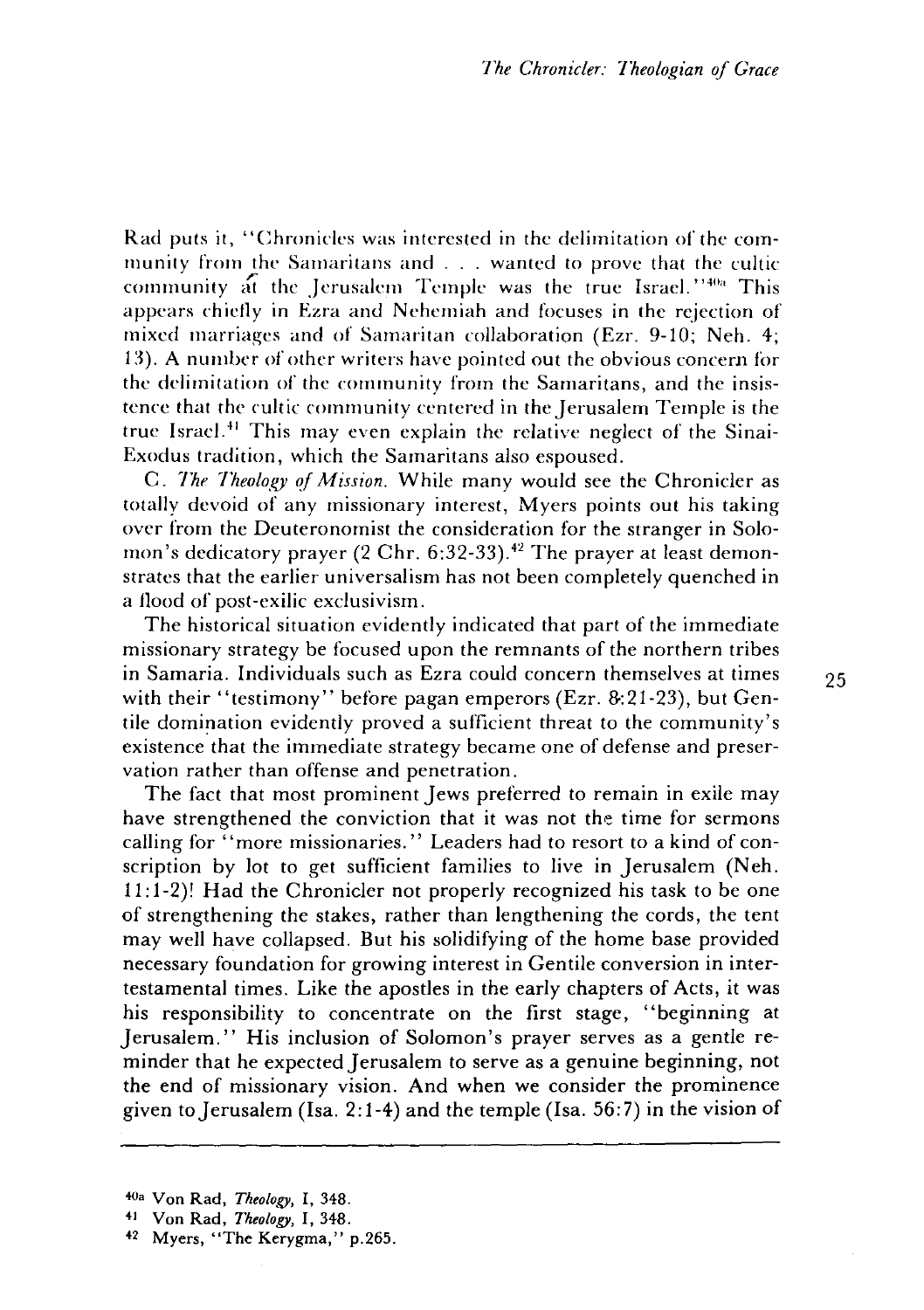earlier universalists, we are not surprised that the Chronicler, like the Apostles, found it necessary to begin there.

#### VI. THE FINAL TRIUMPH OF GRACE: DAVID'S SON

North well expresses the conclusion of much recent study when he writes: "The person and dynasty of David forms the heartbeat of all the Chronicler's theology."<sup>43</sup> This suggests a fully personal theology of grace, and not some abstract metaphysical power, magically at work in the cult.

The conclusion of Rudolph, following Hertzberg and Vriezen, was that' 'the complete lack of eschatological expectation is what sunders this book from the prophetic perspective and sets it on the fringe of the canon."<sup>44</sup> Even Myers concluded that "In Ezra-Nehemiah . . . messianism has all but evaporated.<sup>7745</sup>

Stinespring's survey of "Eschatology in Chronicles"<sup>46</sup> might lead one to the opposite extreme. However, while it does not seem legitimate to make of the Chronicler an eschatological fanatic, it is difficult to see how he could have preserved Nathan's promise concerning David's son in its 26 present form  $\left($ " his throne shall be established forever," 1 Chr. 17:14) if he did not continue to cherish the prophetic hope of a David-Iike Messiah.

Von Rad is quite explicit at this point:

In his miserable age when there were no kings, the Chronicler is the guardian of the messianic tradition ... We may certainly read off the picture of the one whom he awaited from his great original  $David - he$  would be a king in whose hands two offices, the royal and the priestly, were united.<sup>47</sup>

It should be noted that the promise to David, unlike those to his successors, is not conditional. This hope may not always have burned brilliantly in the foreground of the Chronicler's theology, but the prominence given to David and the apparent typological treatment of his life suggest that the prophetic hope was not by any means lost. It is difficult to understand how the Chronicler could have continued to stress the authority of the prophetic oracles, including the fulfilment of their predictions, if the Davidic hope had been abandoned.

<sup>43</sup> North, "Theology," p.376.

<sup>44</sup>*Ibid.,* p.378.

<sup>45</sup> M yers, *I Chronicles,* p. 1 xxxv.

<sup>46</sup> Stinespring, *passim.* 

<sup>47</sup> Von Rad, *Theology,* I, 351.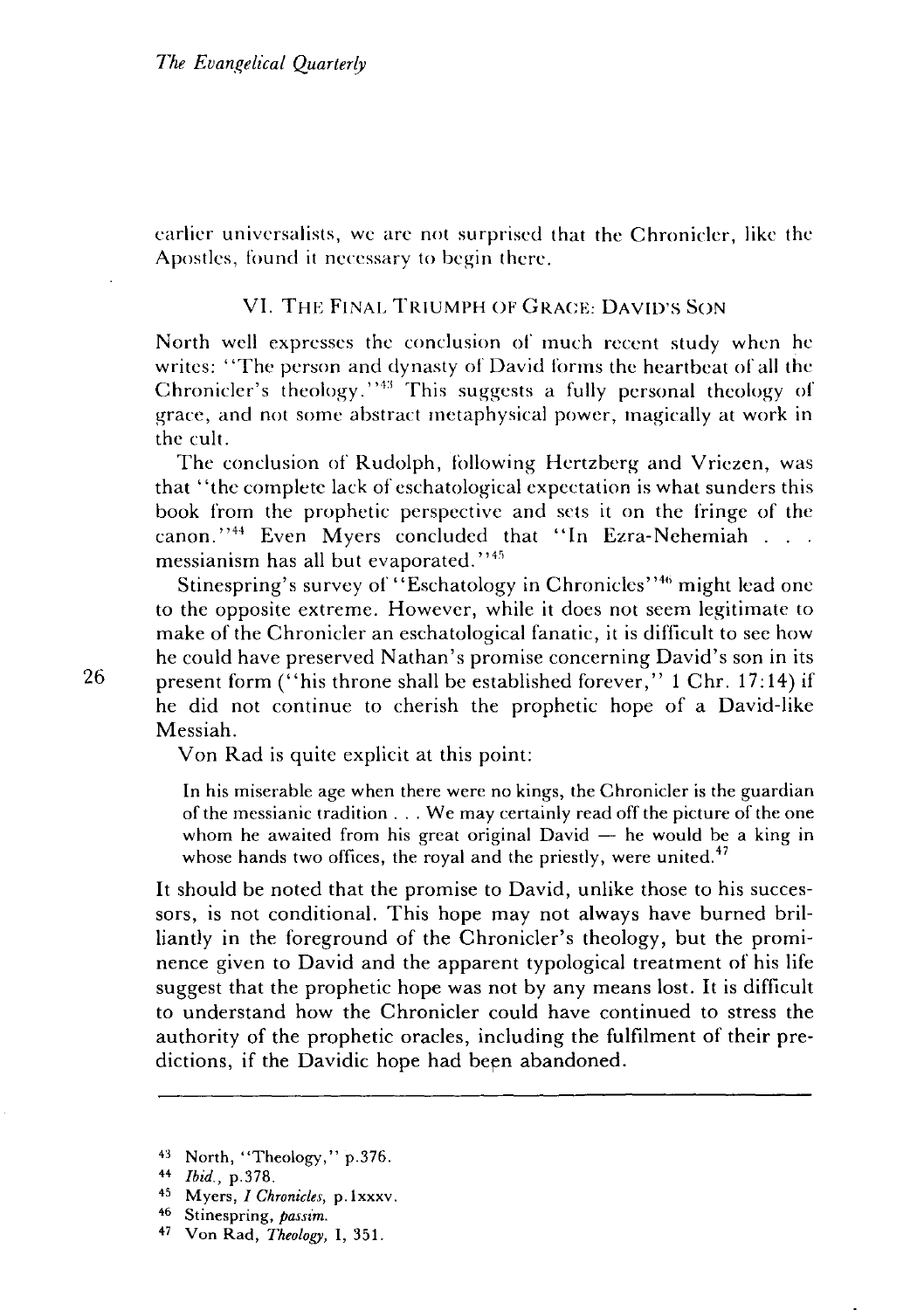The temple, Jerusalem, and David had been prominent themes in prophetic eschatology. In Ezra and Nehemiah *the* Chronicler presents a kind of "realized eschatology" as he patiently traces God's gracious fulfilment of his covenant promises in the return of the remnant, *the*  rebuilding of the temple (515), and the restoration of Jerusalem (Nehemiah). When he had borne witness to God's gracious restoration of people, temple and Jerusalem, should we expect him, with all his faith in prophetic promises, to deny the coming of David's son?

We must also reckon with the possibility that the messianic hope had undergone the kind of development reflected in Malachi (3: 1-4; 4: 1-3) before *the* Chronicler finished his work. If so we may rightly understand the urgency with which Ezra and Nehemiah pressed for reform and purity within the covenant community as an eschatologically motivated urgency. Thus, the great prayer of Nehemiah 9, as North points out, becomes ultimately in vss. 32ff. a plea for "deliverance from the yoke."<sup>48</sup> We may also ask whether at a time when Persian speculation and mythology may have penetrated behind Nehemiah's wall, it is not significant that David in the Chronicler's theology, like Christ in Luke's gospel, is presented not only as a Jew, but also as son of Adam  $(1 \text{ Chr. } 1:1)$ , or son  $27$ of Man. .

Finally, we should note Nehemiah's repeated plea "Remember me," (4:4f. (Heb. 3:36f); 5:19; 6:14; 13:22, 31), which recent studies stress as "decisive for our understanding of the book."<sup>49</sup> Kaiser would see in the petition only a request that God secure for Nehemiah good repute and an eternal name after death. However, a number of factors may suggest that this is too limiting: (1) the purported closeness of the book to biographical inscriptions from Egypt, where thoughts of final judgment and life after death were ever dominant; (2) Dahood's strictures against modern tendencies to reduce the eschatological implications in biblical language, when Ugaritic parallels support a maximizing approach; (3) while we do not find convincing Kaiser's arguments for pushing the final redaction of the Chronicler's work close to the Macabean period so it is difficult to see how those suggesting such a date should continue to exclude from Nehemiah's hope the kind of personal participation by resurrection that is undeniably present in Daniel 12 and the Isaiah apocalypse (ch. 24-27).

<sup>48</sup> North, "Theology," p.379.

<sup>49</sup> Otto Kaiser, *Introduction to the Old Testament,* translated by John Sturdy (Minneapolis: Augsburg Publishing House, 1975), p.1S7.